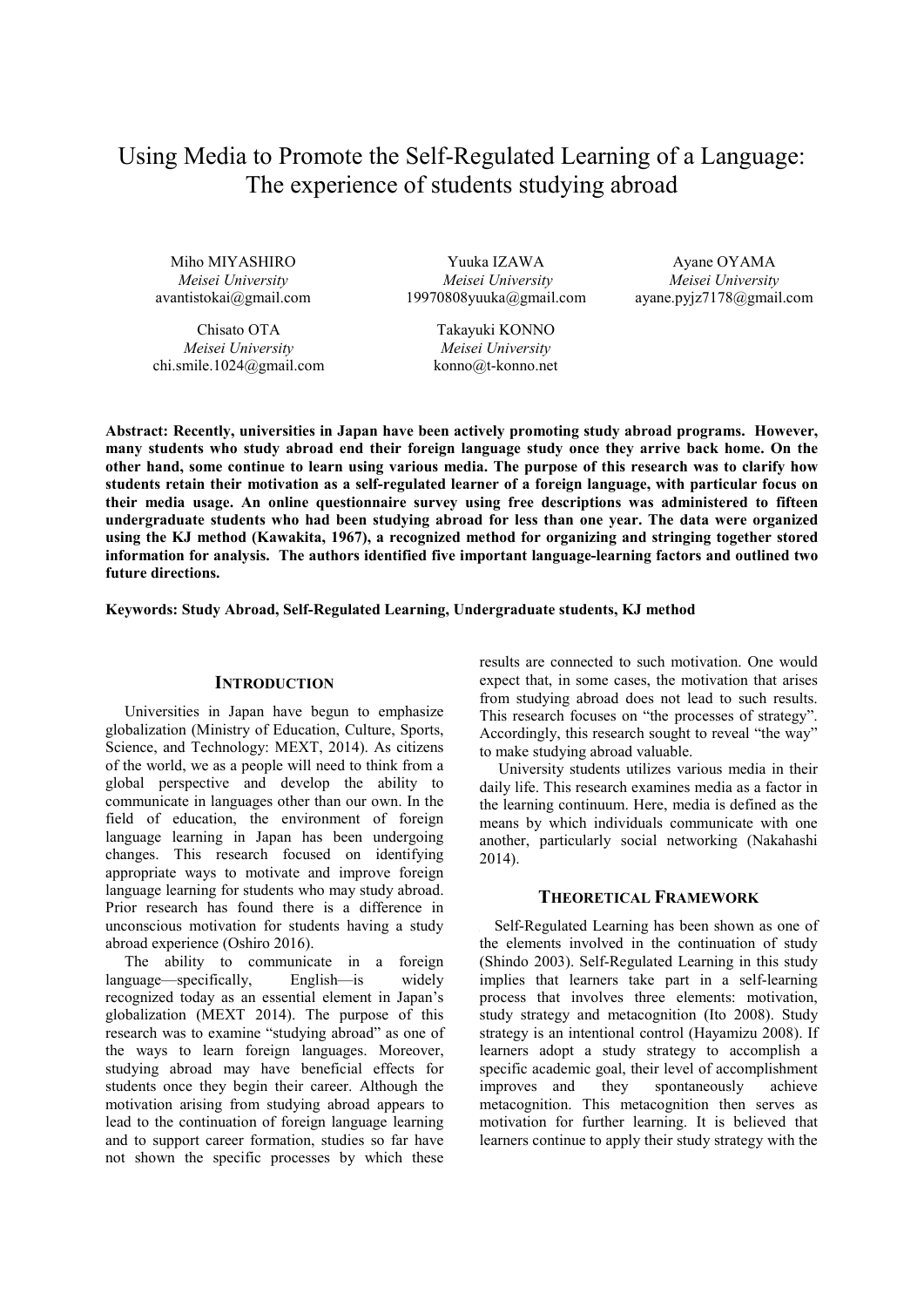aim of acquiring knowledge and technology (Zimmerman 1989).

This research clarifies how students sustain their motivation for language learning after returning to Japan from overseas study.

### **RESEARCH OBJECTIVE**

The purpose of this research is to clarify a continuation factor for language study learning after one studies abroad and to establish its relationship to media from the theoretical framework of selfregulated learning. In addition, this research focuses on a continuation factor for language study learning and relationship with media.

There are potentially two significant implications for this research. Firstly, if we can establish how certain students sustain their motivation, we may be able to help future students who study abroad to maintain their motivation for language learning after returning back to Japan.

Although the positive effects of studying abroad have been reported in a number of studies, the number of Japanese students studying overseas in recent years in Japan has been decreasing. The decline has been attributed to economic pressures, finding employment, and limited English skills (International Education Research Consortium 2016).

It is pursuit of motivation for language learning after returning to Japan. This is another significance of our research.

## **RESEARCH METHODOLOGY**

In this research, we used a free description-type questionnaire in an online form. The data were in using the KJ method. That is, we assembled and analyzed the information from a variety of angles. The data set produced by the questionnaire was analyzed in six phases.

The data were collected from Apr 28th to May 7th 2018. The target group was composed of fifteen university students (six men, nine women). Selection of the students was based on the following criteria: (1) they had studied abroad, (2) they were to be undergraduate students in Tokyo, who were known by the authors.

## **FINDING AND DISCUSSION**

As a result of the analysis, the following were found:

1.Learners who set a goal of English proficiency study English iteratively, focusing on what skill(s) they want to strengthen skill by attending an English conversation school.

2.Learners who study with other people using SNS tools develop self-research learning, and continue studying after returning to Japan.

3.Learners can increase their metacognition by having a goal, by studying using an SNS tool, and attending an English conversation school before they studying abroad.

4.There are various kinds of academic motivations and stages of foresight. Learners whose purpose is to acquire language ability and improvement it has experienced focusing attention as metacognition.

5.Regardless of media type, it is necessary to set up an environment that allows learners to obtain feedback anytime, using a suitable device, in order to continue their self-efficacy. This matches the knowledge argued by Ito and Shindo.

## **CONCLUSION**

The purpose of this research was to clarify how students sustain their motivation to continue their language study as self-regulated learners, with a particular focus on the media usage. We used a free description-type questionnaire in an online form and analyzed the data using the KJ method. As for future research directions, the size of the research target group needs to be increased and a follow-up study of students returning to Japan after studying abroad is needed to confirm the legitimacy of our findings.

#### **REFERENCES**

- Hayamizu, T.(2008) Psychology of the self-formation, Autonomous incentive, Kaneko Shuppan, Tokyo.
- International education study consortium (2016) Working papers about a long-term impact of the global personnel training and studying abroad. http://recsie.or.jp/project/gj5000/ (accessed 2018.6.12)
- Ito, T. (2008) Stratagem to bring up power to learn by oneself" From the viewpoint of self-adjustment learning. https://berd.benesse.jp/berd/center/open/berd/200

8/07/pdf/13berd\_03.pdf. (accessed 2018.07.19)

- Ito, T. and Shindo, T. (2003) An Examination of the Causal Model for the Relationships among Self-Efficacy, Anxiety, Self-Regulated Learning Strategies, and Persistence in Learning: Focused on Cognitive and Motivational aspects of Self-Regulated Learning Strategies, Japanese education Japan Federation of Engineering Societies article magazine, 27(4):377-385
- Kawakita, J. (1967) Idea method- for creativity development. Chuokoron-Shinsha public company, Tokyo, Japan
- MEXT. (2014) About the present conditions to surround the study abroad of the youth http://www.cas.go.jp/jp/seisaku/ryuugaku/dai2/sa nkou2.pdf. (accessed 2018.07.19)
- Nakahashi, Y. (2014) Media Literacy. Hokuju Shuppan, Tokyo.